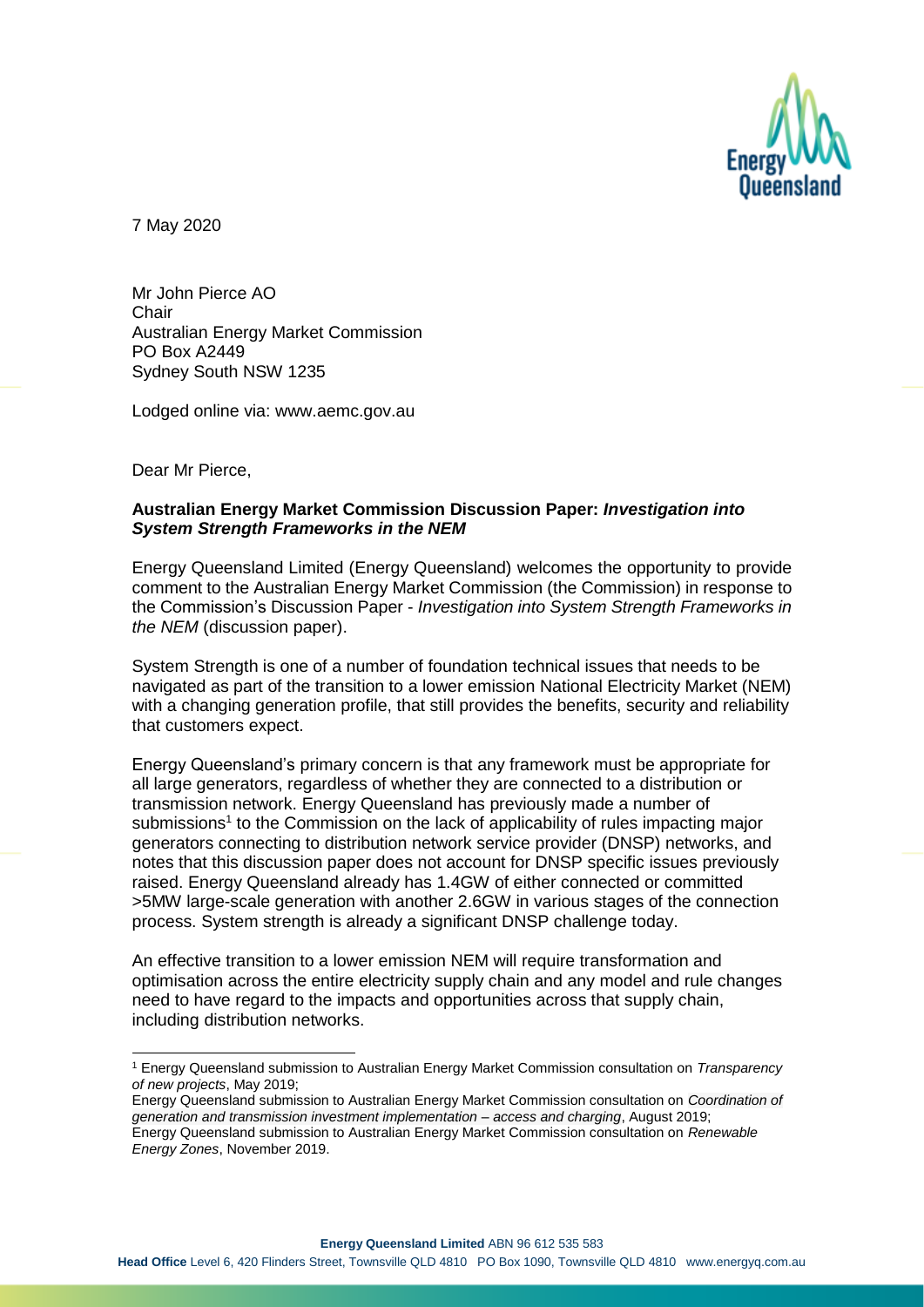Energy Queensland's DNSP's, Energex and Ergon Energy, have been at the forefront of this change, supporting significant adoption of renewable generation and a countryleading rate of distributed energy resources (DER) adoption. Through the connection and commitment of 1.4 GW of large-scale renewable generation greater than 5MW (22 locations less than 30MW and 15 locations greater than 30MW), and a further 47 projects in various stages of the application process (with a total of 2.6 GW estimated capacity, including 34 locations greater than 30MW), Energy Queensland has developed a detailed understanding of how system strength and the system strength framework has impacted generators, distribution and transmission networks.

Given the potential investment and affordability implications associated with some proposed models, Energy Queensland believes that a robust analysis of the costs in comparison to consumer benefits is critical. As generators do not pay a Generator Use of Systems charge, any associated network costs are passed to the broad customer base through their network charges. It is not evident to Energy Queensland, that detailed cost benefit analysis has been conducted on any of the proposed models, although the discussion paper highlights that the current model is economically inefficient and certain models are more economically suitable than others. Energy Queensland suggests the Commission releases or develops supporting models to confirm these recommendations given the potential significance of the changes proposed.

While Energy Queensland is generally supportive of refining the existing system strength framework, we do not consider that a complete overhaul of the framework is required, particularly as the existing framework has had limited time to be effectively implemented in the context of other changes such as the Power System Model Guidelines and Generator Technical Performance Standards rules changes. It is Energy Queensland's view that targeted review and improvement of the key issues/challenges associated with the current framework would be the fastest and least disruptive way to progress the management of system strength. This would include a focus on model sharing provisions, a review of minimum short-circuit ratio requirements, reinforcement of the existing role that the Integrated System Plan (ISP) has in coordinated investment (particularly to support strategic system strength reinforcement), and further coordinated education and support to consultants, developers and investors about system strength implications from a centralised source to ensure consistency and continued whole of market investment into understanding weak grid options for renewable energy integration.

In terms of the proposed models, Energy Queensland does not support Model 1 or 2 in isolation in the way that they have been proposed, as they do not deal appropriately with DNSP connected generation. Model 1 could be modified to address this concern, by expanding the coordination and planning function to appropriately consider DNSP connected generation.

Energy Queensland notes that the paper discusses the challenges associated with dynamic electro-magnetic transient (EMT) (i.e. PSCAD) modelling. EMT tools have proven in many cases to be the only way to appropriately represent the power system accurately and determine system stability. In fact Energy Queensland's experience has identified that traditional dynamic tools are limited in their effectiveness in a high power electronic asynchronous generator network.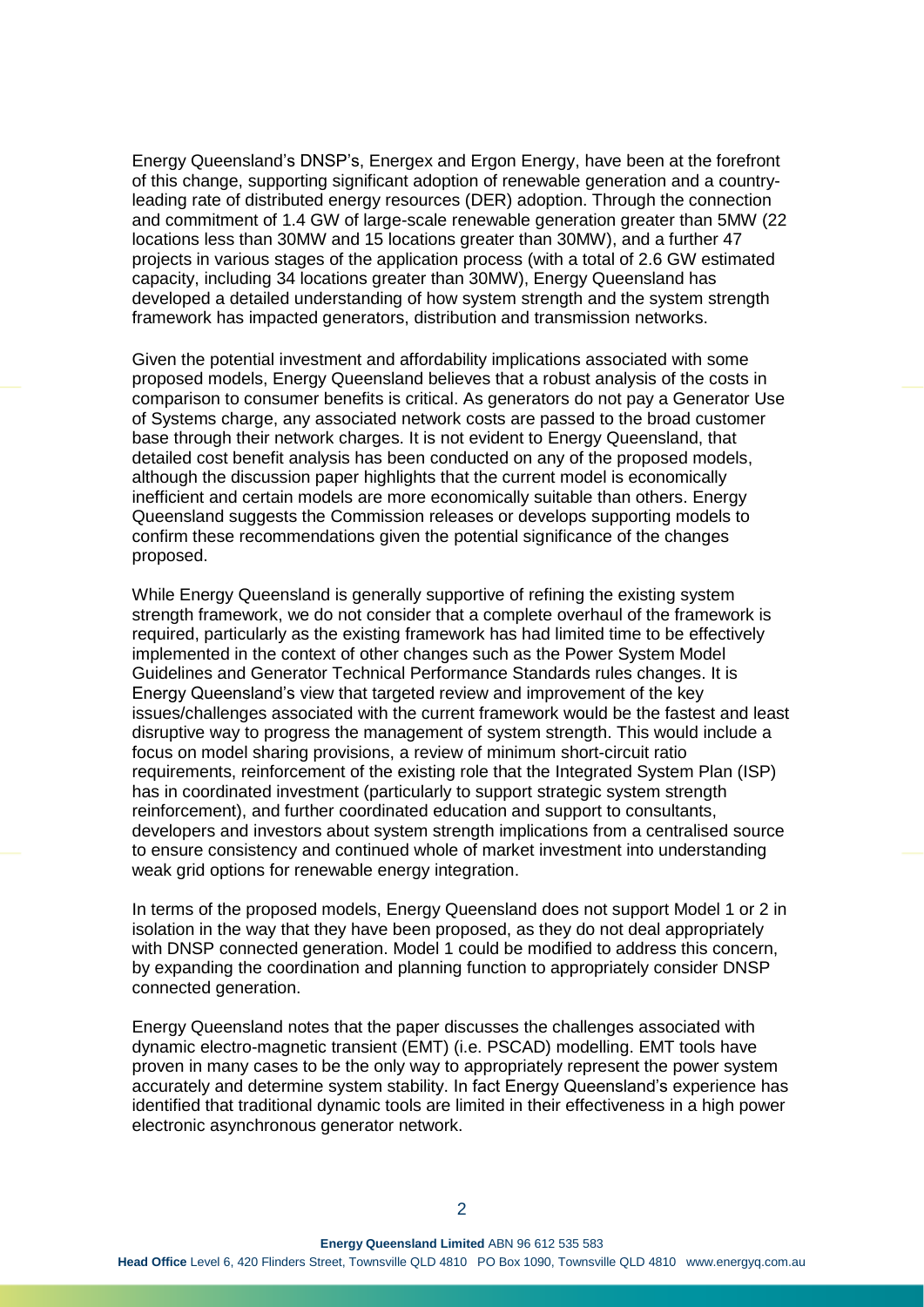We strongly emphasise that this modelling is absolutely essential for analysing the performance of asynchronous generating systems. Energy Queensland does acknowledge that there is currently a general underestimating of the technical detail which does increase the complexity and time taken in the use of these models by all parties. However, as noted in this submission, Energy Queensland considers there are other ways that these issues can be addressed.

Should you require additional information or wish to discuss any aspect of this submission, please call Laura Males on (07) 4432 8222 or myself on (07) 3851 6787.

Yours sincerely

tweey Four

Trudy Fraser **Manager Regulation**

Telephone: (07) 3851 6787 / 0467 782 350<br>Email: trudy.fraser@energyg.com.au [trudy.fraser@energyq.com.au](mailto:trudy.fraser@energyq.com.au)

*Encl: Energy Queensland's comments to the questions raised in the stakeholder submission template.*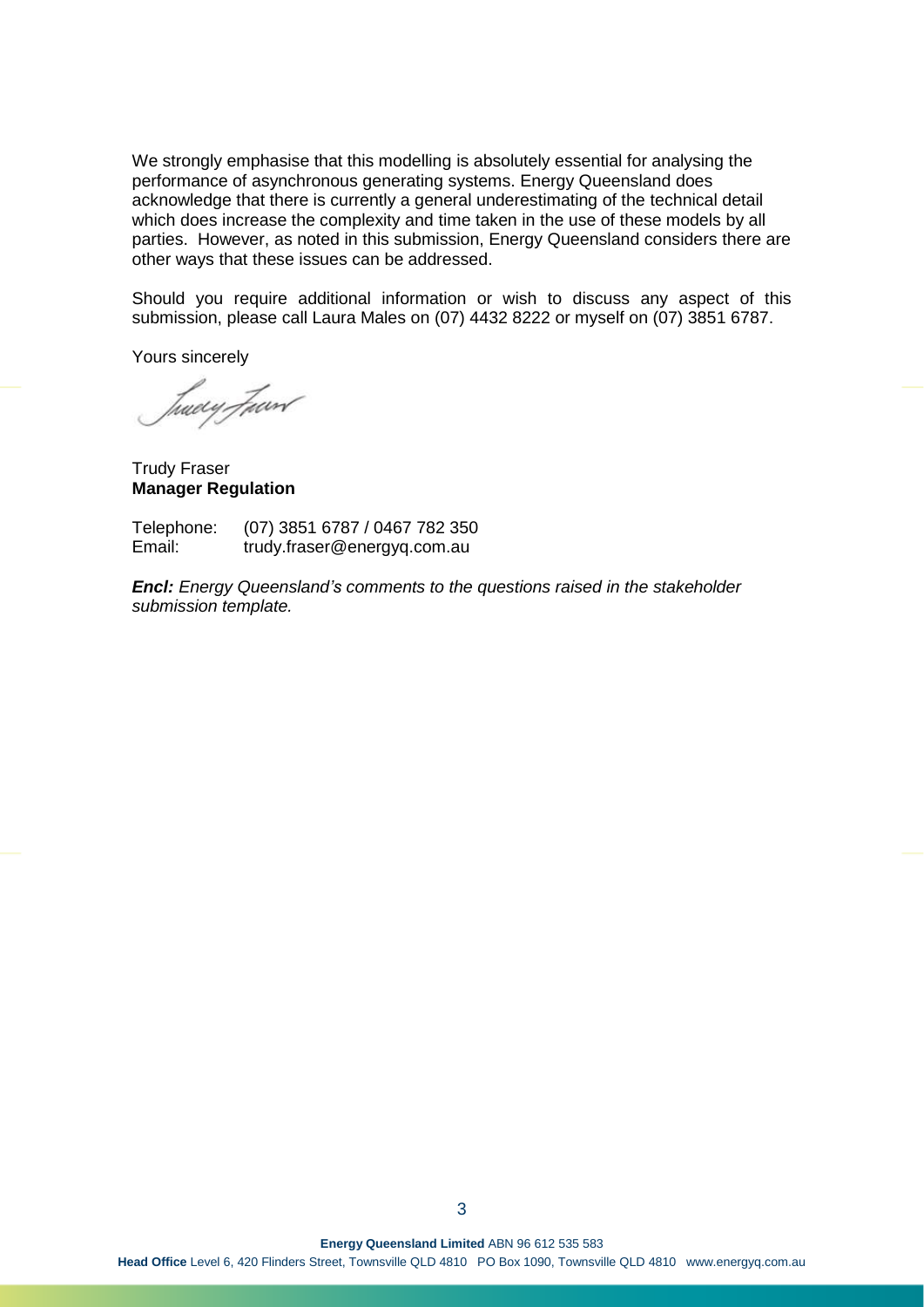# **Investigation into system strength frameworks in the NEM**  STAKEHOLDER SUBMISSION TEMPLATE

The template below has been developed to enable stakeholders to provide their feedback on specific questions that the Commission is interested in due to the discussion paper. It is designed to assist stakeholders provide valuable input on those questions the Commission is interested in. However, it is not meant to restrict any other issues that stakeholders would like to provide feedback on.

#### **SUBMITTER DETAILS**

| <b>ORGANISATION:</b> |               | Energy Queensland          |
|----------------------|---------------|----------------------------|
|                      | <b>NAME:</b>  | Laura Males                |
| <b>CONTACT</b>       | <b>EMAIL:</b> | laura.males@energyq.com.au |
|                      | <b>PHONE:</b> | 07 4432 8222/0429 954 346  |

#### **CHAPTER 2** – KEY ISSUES WITH THE CURRENT SYSTEM STRENGTH FRAMEWORKS

#### **Section 2.3 – Key issues of the minimum system strength framework**

|                                                                                                                   | Energy Queensland partially agrees with the Commission's assessment of the issues, noting that<br>some cases referenced in the discussion paper do not suggest a failure of the framework, rather<br>suggest cases where the framework was not followed due to timing.                                                                                                                                                                                                                                                                                                                                                                                                                                     |
|-------------------------------------------------------------------------------------------------------------------|------------------------------------------------------------------------------------------------------------------------------------------------------------------------------------------------------------------------------------------------------------------------------------------------------------------------------------------------------------------------------------------------------------------------------------------------------------------------------------------------------------------------------------------------------------------------------------------------------------------------------------------------------------------------------------------------------------|
| 1. Do stakeholders agree with the AEMC's assessment<br>of the issues of the minimum system strength<br>framework? | The discussion paper indicates that some nuance is required in assessing the 'issues' of the system<br>strength framework. The framework came in to place in July 2018 and some generators are still<br>connected who were committed prior to that date. This is less than two years and during that<br>time there were also changes to the Power System Model Guidelines and Generator Technical<br>Performance Standards. This has compounded the industry's challenge in being able to adopt this<br>change without issue. The rate of change in terms of rules, as well as the rate of connections, is<br>unprecedented, causing challenges for proponents, investors, manufacturers, AEMO and network |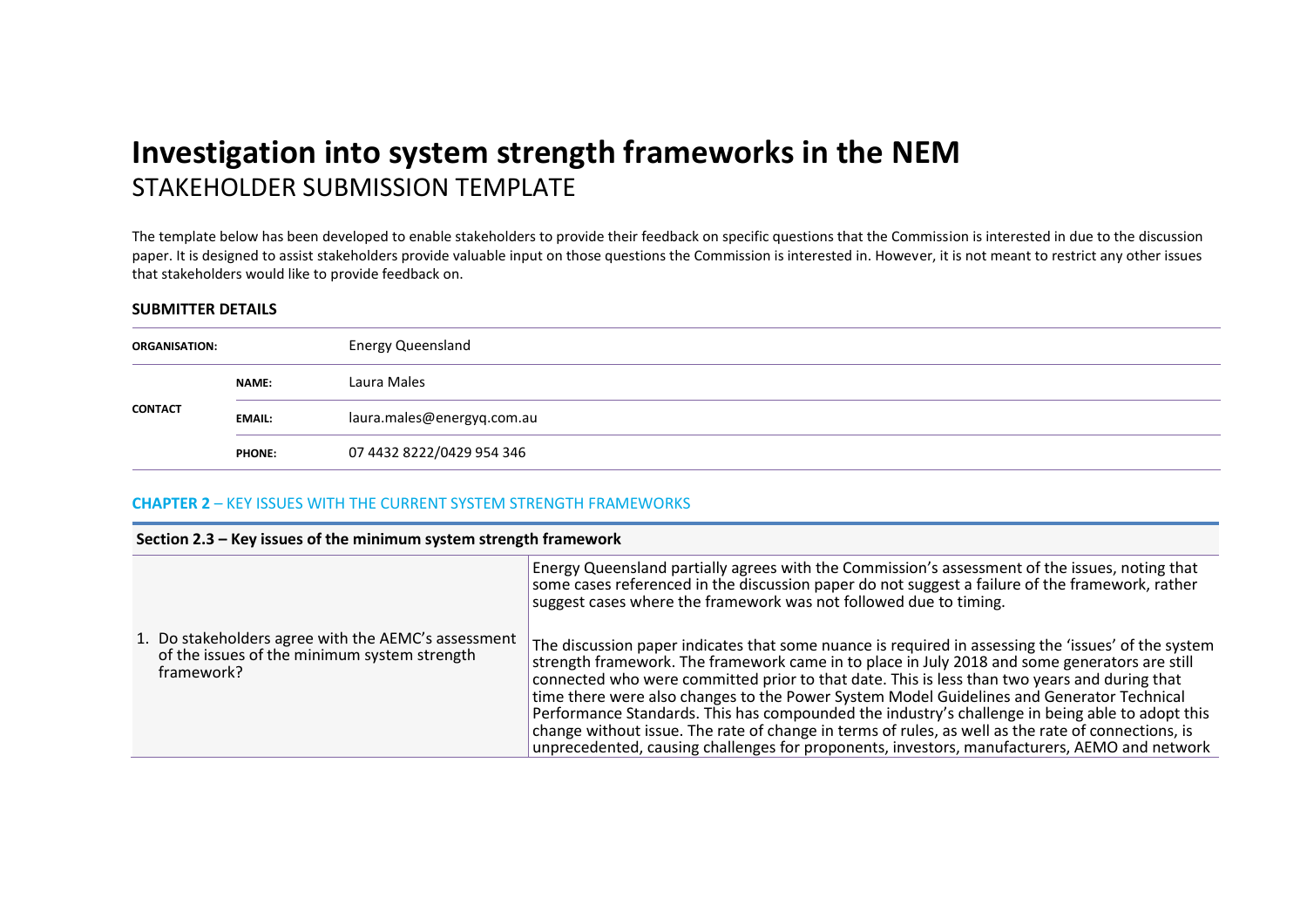|                                                                                                                          | service providers. It is suggested that further education and engagement between all parties will<br>spur significant progress in meeting the technical challenges.                                                                                                                                                                                                                                                                                                                                                                                                                                                                                                                                                                                                                                                                                                                                                                                                                                                                                                                                                                                                                                                                                                                                                                         |
|--------------------------------------------------------------------------------------------------------------------------|---------------------------------------------------------------------------------------------------------------------------------------------------------------------------------------------------------------------------------------------------------------------------------------------------------------------------------------------------------------------------------------------------------------------------------------------------------------------------------------------------------------------------------------------------------------------------------------------------------------------------------------------------------------------------------------------------------------------------------------------------------------------------------------------------------------------------------------------------------------------------------------------------------------------------------------------------------------------------------------------------------------------------------------------------------------------------------------------------------------------------------------------------------------------------------------------------------------------------------------------------------------------------------------------------------------------------------------------|
|                                                                                                                          | The Commission notes, on page 11, of the discussion paper "That is, TNSPs are responsible for<br>providing the minimum system strength level, while operational issues (like contingency<br>responses) is managed by AEMO through the definition of the minimum level and real-time<br>interventions when necessary.". Energy Queensland notes that the management of planned<br>outages is increasingly challenging for TNSPs, DNSPs and AEMO and it is our view that relying<br>solely on real-time interventions may lead to a failure. It is important to consider this not just<br>from a system strength perspective but also from a framework of planned outage management<br>and considering the implications for the proliferation of small scale DER and large-scale<br>distribution connected plant. It is suggested that the concept of a 'safety margin' should be<br>incorporated in addition to the defined minimum.                                                                                                                                                                                                                                                                                                                                                                                                         |
|                                                                                                                          | Additionally, Energy Queensland notes that in several places through the discussion paper PSCAD<br>is referred to as "complex, iterative nature of the modelling tools chosen to model system<br>strength" or alike. The inference is that the use of PSCAD or the undertaking of EMT modelling is<br>optional and that modelling of this nature is onerous or is the cause of the delay. Energy<br>Queensland began using PSCAD/EMT tools prior to the requirements of the Power System Model<br>Guidelines and the System Strength Impact Assessment Guidelines, due to identified poor<br>customer outcomes in terms of assessing generator performance on our network, and the<br>subsequent impact to other customers, in terms of power quality and system stability. Therefore,<br>Energy Queensland contends that difficulties attributed to PSCAD modelling are symptoms of<br>power system complexities, and a skills shortage in this area. Energy Queensland does not view<br>PSCAD modelling as an optional step, but rather an essential task to ensure continued quality<br>service to existing customers whilst facilitating new entrants. Energy Queensland also suggests<br>mandating of PSCAD model sharing amongst participants will improve modelling outcomes and<br>further reduce delays in the assessment process. |
| 2. Have stakeholders identified any other significant<br>issues as a result of the minimum system strength<br>framework? | Energy Queensland contends that the basis of the system strength framework is sound, and<br>suggests that minor improvements could be pursued, rather than a complete overhaul.                                                                                                                                                                                                                                                                                                                                                                                                                                                                                                                                                                                                                                                                                                                                                                                                                                                                                                                                                                                                                                                                                                                                                             |
| Section 2.4 – Key issues of the "do no harm" framework                                                                   |                                                                                                                                                                                                                                                                                                                                                                                                                                                                                                                                                                                                                                                                                                                                                                                                                                                                                                                                                                                                                                                                                                                                                                                                                                                                                                                                             |
| 3. Do stakeholders agree with this assessment of the<br>issues of "do no harm" framework?                                | Energy Queensland suggests that more nuance is required in the assessment of the 'issues' of the<br>'do no harm' framework. As stated in the discussion paper, Energy Queensland agrees this is a<br>physics and operational matter when connecting a new generator to the power system including                                                                                                                                                                                                                                                                                                                                                                                                                                                                                                                                                                                                                                                                                                                                                                                                                                                                                                                                                                                                                                           |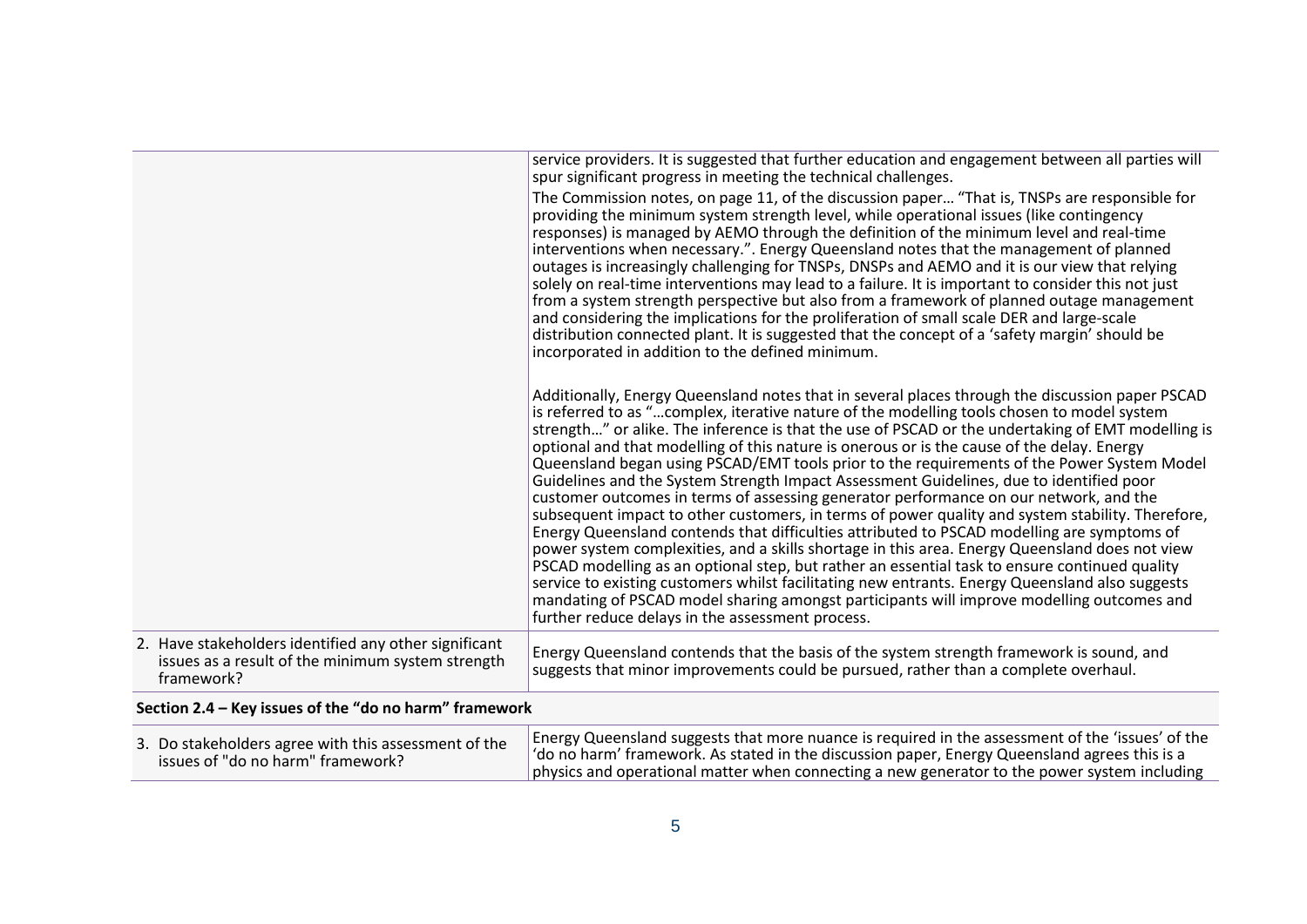the requirement to ensure that the connecting generator remains compliant in all cases and that the power system remains stable with the inclusion of the new entrant.

Section 2.4 notes, "System strength impact assessments are time intensive and iterative processes due to the current modelling that is undertaken. In addition, these modelling processes can take significant time to run and model different scenarios given the scale of generation connecting to the network."

Energy Queensland believes that the Power System Model Guidelines have made good grounds in clarifying the considerations that proponents need to take into account when submitting a model suitable for efficient assessment. At the same time, application of the Power System Model Guidelines appropriately is not consistent across consultants which can have a significant effect on time and iterations.

Energy Queensland cautions against attributing fault to the framework or a particular modelling package, when by its very nature, the complexity of the power system and the rate of the change therein is fundamentally the root cause. For example, there can often be a disconnect in understanding between investors, developers, and their consultants along with AEMO and Network Service Providers (NSPs). This is partly due to the lack of qualified persons to complete modelling work. This is not an issue with the 'do no harm' framework directly, but rather with rapid industry changes, requirements that are still being understood by industry and a tension between investor expectations and technical reality. Original Equipment Manufacturersfor asynchronous technologies are still at a preliminary stage of development for weak grid application and model versions are constantly changing as performance issues are identified or controls are improved.

In the discussion paper, the Commission has noted its understanding that many (if not all) generators seeking to connect in the particular regions are currently required to undergo the full "do no harm" process. This includes a full impact assessment, and requires remediation works to be completed in most cases.

All generators connecting under rule 5.3A of the National Electricity Rules (NER) in Energy Queensland's distribution networks (Ergon Energy Network and Energex) undergo a preliminary assessment. As per the System Strength Impact Assessment Guidelines, if the results indicate that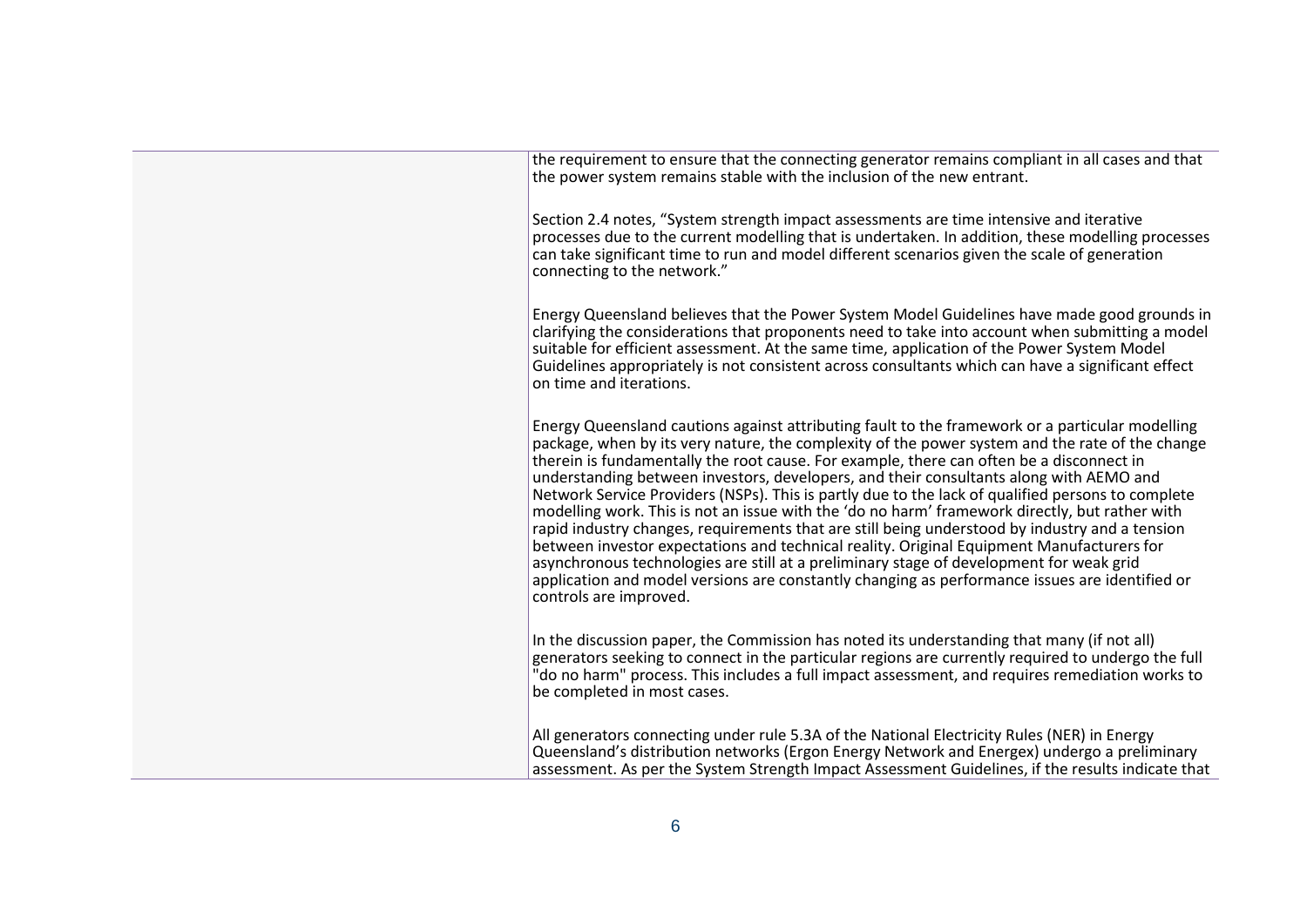a full assessment is required, then one will be undertaken. Indeed, all generators in Queensland, regardless of location, connecting under rule 5.3A will have some stability analysis performed in PSCAD, whether through a full assessment or a wide area stability study. The nature of the modern power system means that a genuine need for this analysis exists, without which the operation of existing generators (i.e. the continued ability for those generators to meet their performance standards with a new entrant), the stability of the new entrant, and the stability of the power system as a whole is at risk.

For distribution connections, Energy Queensland disagrees that remediation works are required in 'most cases' that involve significant investment in plant. However, tuning and plant optimisation approaches are required in most cases. In Box 5 of the discussion paper, the statement is made "… Many generators that have connected to date that have had to comply with the "do no harm" obligation have opted for synchronous condensers...", in Energy Queensland's experience, this is not the case. In the Ergon Energy network there is one committed project that contains a synchronous condenser. This inclusion was prior to the implementation of the System Strength Impact Assessment Guidelines and was a natural conclusion for that generator based on the size of the system relative to the system strength when connecting.

The Commission has also noted in the discussion paper that stakeholders have also advised that their modelling frequently has to be re-run, because numerous generators are connecting to the power system simultaneously.

Energy Queensland acknowledges that commitment of a generator may lead to delays, in the form of a repeat of the full assessment, and in some cases, requirements to retune a generator or remediation. It is noted that the proposed models do not address this risk directly as control system interactions must always be studied, even in a strong network. To assist, Energy Queensland suggests the framework could mandate sharing of PSCAD/EMT models, and encourage proponents to work together more closely, to enable reduction of risk for all parties.

It is also important to note that some iterations of model tuning and model development can be due to generating system models being inadequate or not performing according to minimum requirements of the Power System Model Guidelines. This points to a continued growth in maturity required for the market in model development and accuracy.

Further, the discussion paper refers to complexity being compounded by the significant number of generators connecting to the system and the number of scenarios that need to be modelled. It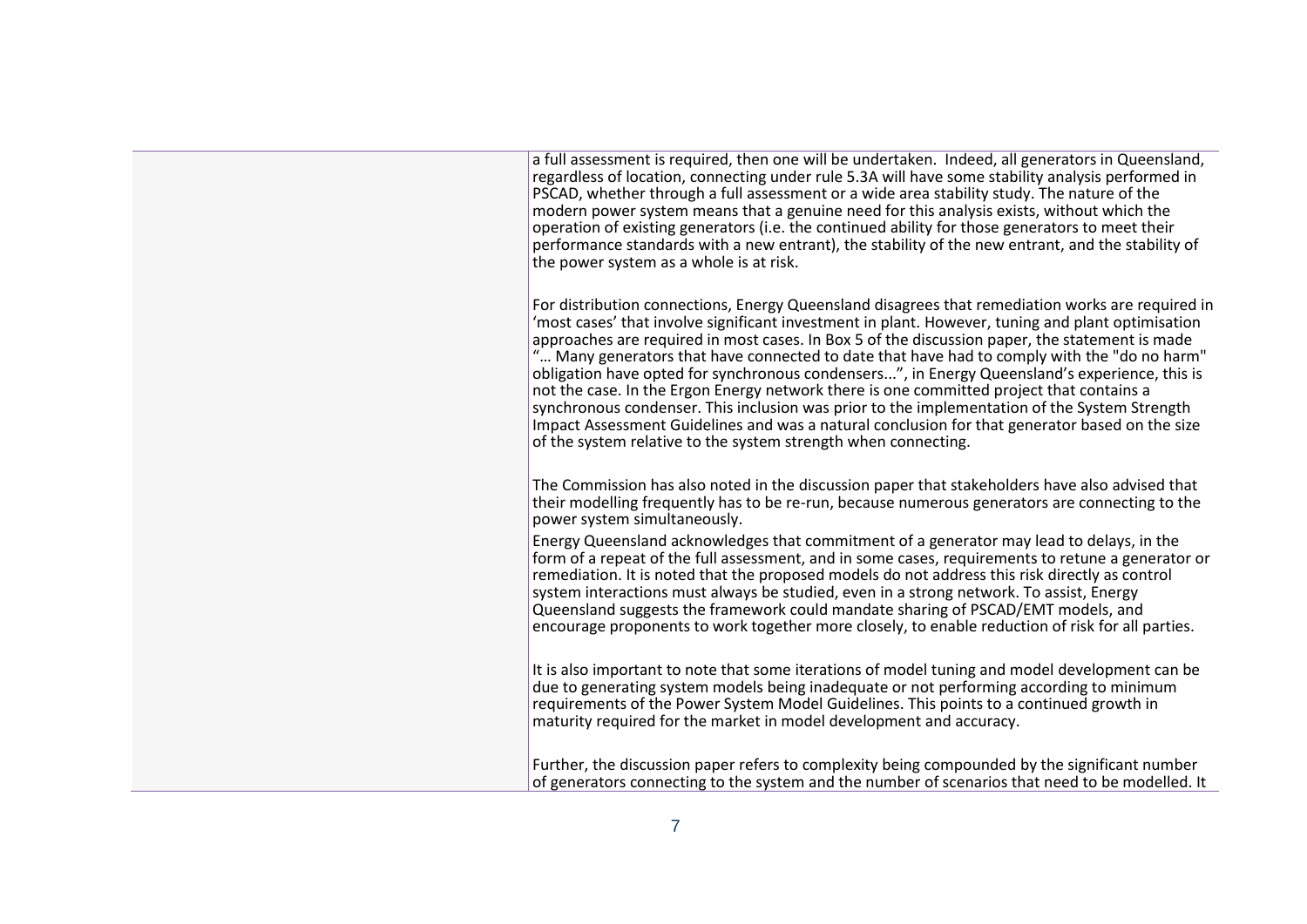|                                                                                                            | is important to note that even if the system strength framework is altered, the number of<br>scenarios required to be modelled will likely be materially the same and the inherent modelling<br>challenges will still be present.                                                                                                                                                                                                                                                                                                                                                                                                                                                                                                                                                                                                                                                                                                                                                                                                                                                                                                                                                                                                                                                                                                                                                                                                            |
|------------------------------------------------------------------------------------------------------------|----------------------------------------------------------------------------------------------------------------------------------------------------------------------------------------------------------------------------------------------------------------------------------------------------------------------------------------------------------------------------------------------------------------------------------------------------------------------------------------------------------------------------------------------------------------------------------------------------------------------------------------------------------------------------------------------------------------------------------------------------------------------------------------------------------------------------------------------------------------------------------------------------------------------------------------------------------------------------------------------------------------------------------------------------------------------------------------------------------------------------------------------------------------------------------------------------------------------------------------------------------------------------------------------------------------------------------------------------------------------------------------------------------------------------------------------|
|                                                                                                            | Energy Queensland is unclear what the Commission means by its reference to full impact<br>assessments determining key connection requirements but are undertaken late in a project's<br>timeline. For distribution connected projects, they are undertaken prior to development of the<br>connection contract, i.e. much earlier than suggested by the Commission Energy Queensland<br>notes that proponents are often not comfortable with proceeding to a higher cost investigation,<br>before being confident that they can achieve their desired power export due to thermal or non-<br>stability limitations.                                                                                                                                                                                                                                                                                                                                                                                                                                                                                                                                                                                                                                                                                                                                                                                                                           |
|                                                                                                            | Additionally, Energy Queensland highlights the explicit articulation of TNSP's undertaking the<br>detailed modelling and the connection to the TNSP network. Given that the framework equally<br>applies to DNSPs and generators connecting at the distribution level, Energy Queensland requests<br>that the Commission refer to 'the connecting NSP', rather than simply the TNSP.                                                                                                                                                                                                                                                                                                                                                                                                                                                                                                                                                                                                                                                                                                                                                                                                                                                                                                                                                                                                                                                         |
|                                                                                                            | In section 2.4.3 of the discussion paper, the Commission notes that given the locational aspects of<br>renewable resources, many new entrants are connecting electrically close to each other, thereby<br>creating the opportunity for individuals to share some or all of their remediation works where<br>there are economies of scale to be realised. The Commission also notes in section 2.4.3, the value<br>to new entrants of coordinating remediation work is particularly evident when installing<br>synchronous condensers as network side, shared assets. However, Energy Queensland notes that<br>in Queensland, the solar resource is not concentrated in the same manner that wind resources<br>can be. This means there is ample availability of resource (of varying quality) across the state,<br>though only a very small area of Queensland contains solar generation. Therefore this is not tied<br>to the resource, but rather economics where generators are attempting to utilise existing built<br>infrastructure and thus concentrating at electrically common locations. The framework at present<br>does not prevent proponents working in good faith with each other to accomplish a common<br>goal, including the facilitation of centralised plant for the purpose of supporting system strength.<br>However, Energy Queensland's experience is that the framework does not encourage this practice<br>either. |
| 4. Have stakeholders identified any other significant<br>issues as a result of the "do no harm" framework? | The Commission has made the Transparency of the Connections rule change. However, Energy<br>Queensland notes this does not apply to DNSP-connected projects, regardless of size. As a result,<br>transparency of all >5MW generation seeking to connect to the NEM is not available and projects                                                                                                                                                                                                                                                                                                                                                                                                                                                                                                                                                                                                                                                                                                                                                                                                                                                                                                                                                                                                                                                                                                                                             |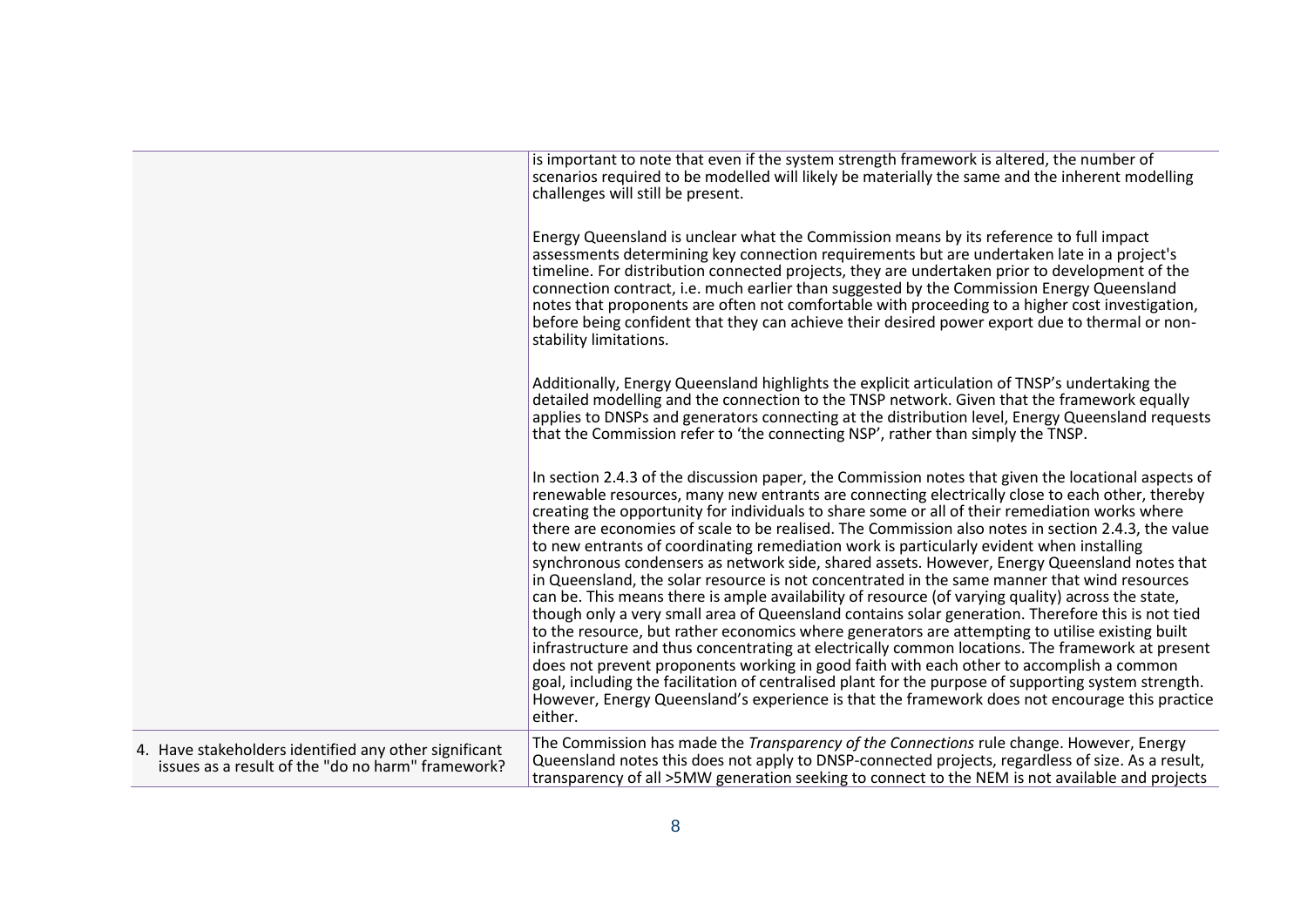|                                                                                                                                                                        | connecting to DNSPs (there are currently more than thirty projects in enquiry or application<br>stages across Energy Queensland's distributors networks) are not visible to the market,<br>Energy Queensland suggests that the Commission could mandate model sharing between<br>proponents. This would resolve some uncertainty for proponents if they were enabled to perform<br>their own assessments to a reasonable level of detail prior to application. The intellectual<br>property issues cited by manufacturers could be managed by 'black boxing' models, similar to<br>what occurs for PSS/E models.                                                                                                                                                                                                                                                                                                                                                                                                                                                                                                                                                                                                                                                                                                                                                                                                                                                                                                            |
|------------------------------------------------------------------------------------------------------------------------------------------------------------------------|-----------------------------------------------------------------------------------------------------------------------------------------------------------------------------------------------------------------------------------------------------------------------------------------------------------------------------------------------------------------------------------------------------------------------------------------------------------------------------------------------------------------------------------------------------------------------------------------------------------------------------------------------------------------------------------------------------------------------------------------------------------------------------------------------------------------------------------------------------------------------------------------------------------------------------------------------------------------------------------------------------------------------------------------------------------------------------------------------------------------------------------------------------------------------------------------------------------------------------------------------------------------------------------------------------------------------------------------------------------------------------------------------------------------------------------------------------------------------------------------------------------------------------|
| Section 2.7 – Conclusion                                                                                                                                               |                                                                                                                                                                                                                                                                                                                                                                                                                                                                                                                                                                                                                                                                                                                                                                                                                                                                                                                                                                                                                                                                                                                                                                                                                                                                                                                                                                                                                                                                                                                             |
| 5. What are stakeholders' views on the Commission's<br>proposal to consider evolving the framework to a<br>more integrated approach for system strength in<br>the NEM? | Energy Queensland agrees that in some cases a more centralised approach is warranted.<br>However, this discussion paper does not provide any modelling or economic analysis on what the<br>appreciable difference to consumers will be. This is a critical step for the progression of any<br>option. It has been stated that the current framework adds costs to generators. However, each of<br>the options presented in the discussion paper may shift cost, be less efficient for generators,<br>TNSPs or connecting NSPs and each option may present a different cost outcome for consumers.<br>It is noted that at present, generators do not pay Generation Use of System Charges. As such<br>Energy Queensland identifies that cost recovery for a TNSP/DNSP for network assets is very<br>different compared to the cost recovery for a commercial entity developing a project that has a<br>power purchase agreement (or participates in the market in general). Although it is recognised<br>that a TNSP providing centralised system strength for all generators may be 'simpler' in some<br>cases, consumers should not suffer financial penalty.<br>Energy Queensland strongly advises not to reduce the level or type of analysis that occurs prior to<br>connection of any generation system. Energy Queensland suggests this will lead to additional<br>future costs and complications. Delaying risk to a later stage also compounds costs exponentially,<br>with little benefit to a generation project. |

# **CHAPTER 3** – CONSIDERATIONS FOR PROVISION OF SYSTEM STRENGTH

| Section 3.1 - What is system strength?                                                 |                                            |  |
|----------------------------------------------------------------------------------------|--------------------------------------------|--|
| 6. Do stakeholders agree with the Commission's<br>characterisation of system strength? | <b>Energy Queensland generally agrees.</b> |  |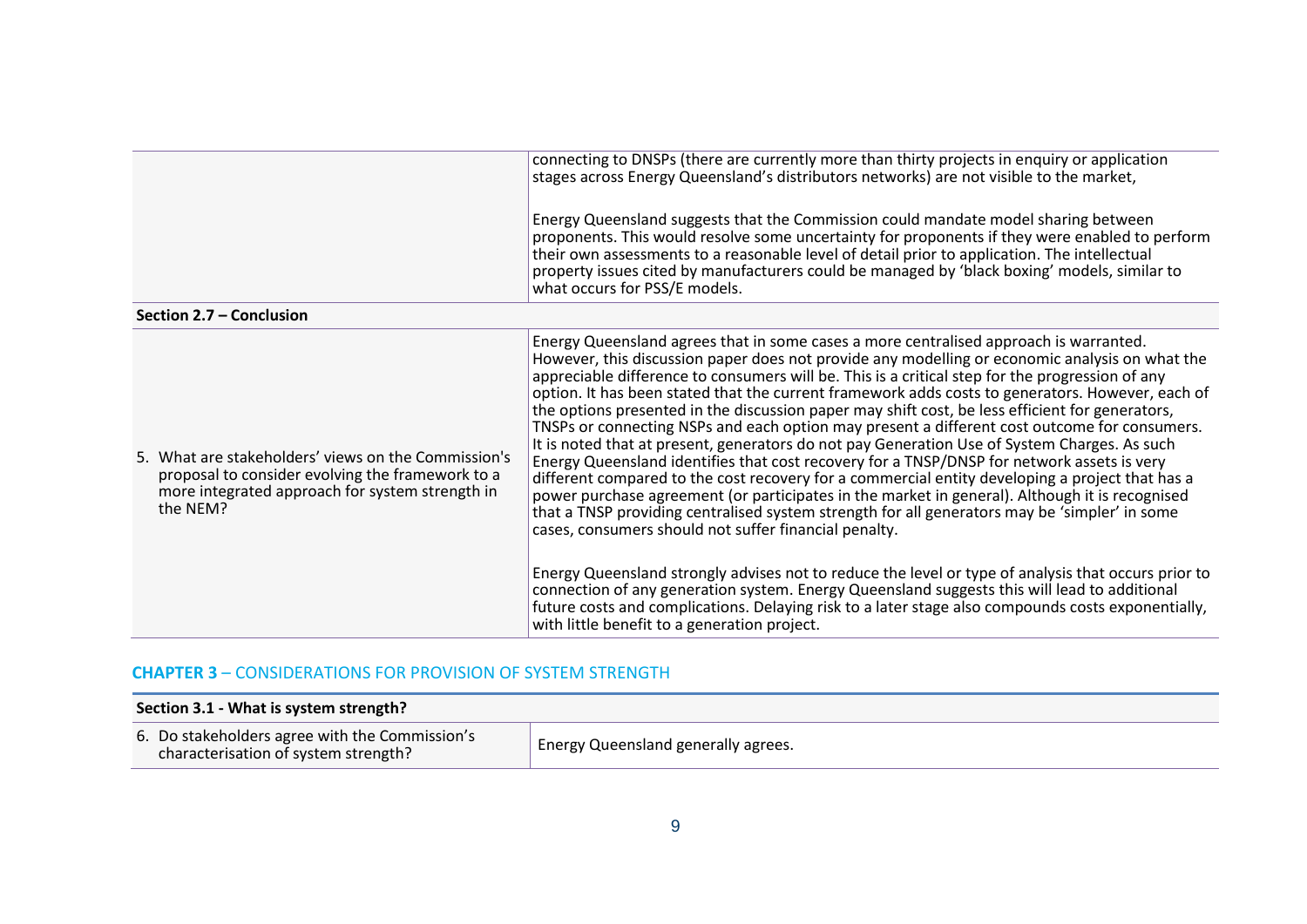| 7. Has the Commission set out all the necessary<br>considerations for defining a system strength<br>service? If not, what additional considerations could<br>be included?                 | Energy Queensland suggests it is imperative that any framework links back to the ISP.                                                                                                                                                                                                                                                                                       |  |
|-------------------------------------------------------------------------------------------------------------------------------------------------------------------------------------------|-----------------------------------------------------------------------------------------------------------------------------------------------------------------------------------------------------------------------------------------------------------------------------------------------------------------------------------------------------------------------------|--|
| 8. Do stakeholders consider the regulatory definition<br>of system strength should be updated/changed? If<br>not, why not? If so, how could this be done?                                 | Energy Queensland has no comment.                                                                                                                                                                                                                                                                                                                                           |  |
| 9. Do stakeholders consider that the system strength<br>definition should recognise active and passive<br>system strength procurement? If not, why not? If so,<br>how could this be done? | Although Energy Queensland understands the intent of the discussion paper in this regard, tuning<br>is a response to system strength and occurs for many reasons. It is not a 'passive contributor',<br>more a threshold for stable operation of a network.                                                                                                                 |  |
| 10. Do stakeholders agree that clarifying the NER<br>system strength service definition is likely to<br>contribute to more/broader options for the system<br>strength provision?          | Energy Queensland believes clarity is important, but as the discussion paper states, traditional<br>services (through retirement or the locational nature of system strength) may not be available.                                                                                                                                                                         |  |
| 11. Are there any additional sources of fault current in<br>the NEM that can contribute to meeting system<br>strength needs?                                                              | Energy Queensland has no comment.                                                                                                                                                                                                                                                                                                                                           |  |
| 12. Are there any other technologies in the NEM that<br>can contribute to meeting system strength needs<br>that should be considered?                                                     | While Energy Queensland is aware and supportive of innovative technology solutions, rule<br>changes should remain technology agnostic. It is noted that cost-effective use of grid-forming<br>inverters may provide an economic outcome compared to other system strength improvement<br>measures and could form part of the economic analysis conducted by the Commission. |  |
| Section 3.2 - Why is system strength needed?                                                                                                                                              |                                                                                                                                                                                                                                                                                                                                                                             |  |
| 13. Do stakeholders agree with why system strength is<br>needed?                                                                                                                          | Energy Queensland broadly agrees system strength is needed. It is noted that inadequate system<br>strength management may have flow-on risk and additional cost to generators and customers in<br>terms of power system stability and safety.                                                                                                                               |  |
| 14. Are there any additional reasons for why system<br>strength is needed in a power system?                                                                                              | System strength and synchronous fault currents are inherent in the way the power system has<br>been designed.                                                                                                                                                                                                                                                               |  |
| 15. Do stakeholders agree with the characterisation of<br>the impact of inverter-based generation on system<br>strength?                                                                  | Energy Queensland suggests that there needs to be a move to a philosophy where generating<br>systems are tuned for contingent system strength conditions (potentially even as an alternative                                                                                                                                                                                |  |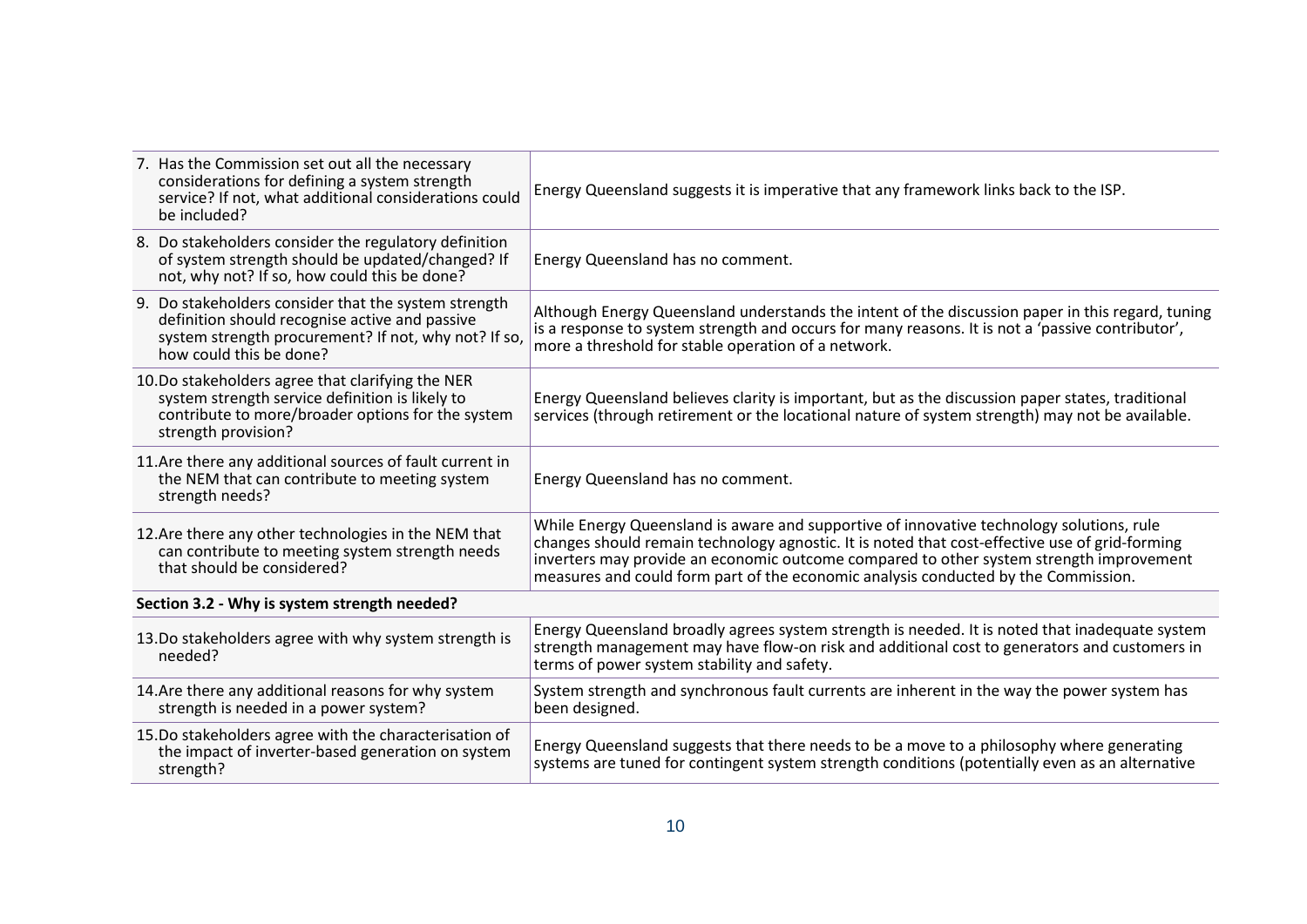|                                                                                                                             | setting group) where existing fault levels are higher but may change due to operational changes<br>(i.e. planned or unplanned events) or power system evolution.                                                                                                                                                                                                                                                                                                                                                                                                                                                                                                                                                                                                                                                                                                                                                                                                                                                                                                                                                                                                                                                                                                                                                                                                                                                                                                                                                                                                                                                                     |
|-----------------------------------------------------------------------------------------------------------------------------|--------------------------------------------------------------------------------------------------------------------------------------------------------------------------------------------------------------------------------------------------------------------------------------------------------------------------------------------------------------------------------------------------------------------------------------------------------------------------------------------------------------------------------------------------------------------------------------------------------------------------------------------------------------------------------------------------------------------------------------------------------------------------------------------------------------------------------------------------------------------------------------------------------------------------------------------------------------------------------------------------------------------------------------------------------------------------------------------------------------------------------------------------------------------------------------------------------------------------------------------------------------------------------------------------------------------------------------------------------------------------------------------------------------------------------------------------------------------------------------------------------------------------------------------------------------------------------------------------------------------------------------|
| 16. Are there any additional impacts on system strength<br>that should be taken into account?                               | Energy Queensland has no comment.                                                                                                                                                                                                                                                                                                                                                                                                                                                                                                                                                                                                                                                                                                                                                                                                                                                                                                                                                                                                                                                                                                                                                                                                                                                                                                                                                                                                                                                                                                                                                                                                    |
| Section 3.3 - The provision of system strength in the NEM                                                                   |                                                                                                                                                                                                                                                                                                                                                                                                                                                                                                                                                                                                                                                                                                                                                                                                                                                                                                                                                                                                                                                                                                                                                                                                                                                                                                                                                                                                                                                                                                                                                                                                                                      |
| 17. Do stakeholders agree that with the characterisation<br>of system strength thresholds?                                  | The Commission notes in the discussion paper that, in the extreme, fault levels must be kept<br>below the rating of equipment which is required to interrupt the fault current to isolate the<br>impacted network element. Energy Queensland notes high fault levels can also be a problem<br>throughout the power network. All electrical equipment, both that owned by NSPs and network<br>users, should be able to withstand maximum fault levels. It is a concern to Energy Queensland<br>that some network users choose to install lower-fault rated equipment without considering<br>future network evolutions. Future change in reinforcement of minimum system strength could<br>lead to those ratings being exceeded, leading to equipment damage and safety risk to people, and<br>cost to customers in terms of network upgrades. Energy Queensland considers that both a<br>minimum and maximum fault should be defined.<br>Energy Queensland has been working with this challenge for many years as the evolution of<br>embedded generation in weaker radial networks (and even strong urban networks) has put<br>upward pressure on fault levels. As a network, it is relatively straightforward to assess the<br>impacts, prepare for (plan) and resolve (although expensive) the impact of rising fault levels. It is<br>significantly less so for our customers where design is often outsourced for a price point and the<br>conditions of the day. This approach results in lack of consideration for future system changes or<br>even the customer's change in use (such as a future connection of a generator). |
| 18. Are there any additional thresholds or alternative<br>characterisations that might be included in the<br>investigation? | Energy Queensland has no comment.                                                                                                                                                                                                                                                                                                                                                                                                                                                                                                                                                                                                                                                                                                                                                                                                                                                                                                                                                                                                                                                                                                                                                                                                                                                                                                                                                                                                                                                                                                                                                                                                    |
| Section 3.4 - The provision of system strength in the NEM                                                                   |                                                                                                                                                                                                                                                                                                                                                                                                                                                                                                                                                                                                                                                                                                                                                                                                                                                                                                                                                                                                                                                                                                                                                                                                                                                                                                                                                                                                                                                                                                                                                                                                                                      |
| 19. Do stakeholders agree with the system strength<br>attributes?                                                           | Energy Queensland generally agrees.                                                                                                                                                                                                                                                                                                                                                                                                                                                                                                                                                                                                                                                                                                                                                                                                                                                                                                                                                                                                                                                                                                                                                                                                                                                                                                                                                                                                                                                                                                                                                                                                  |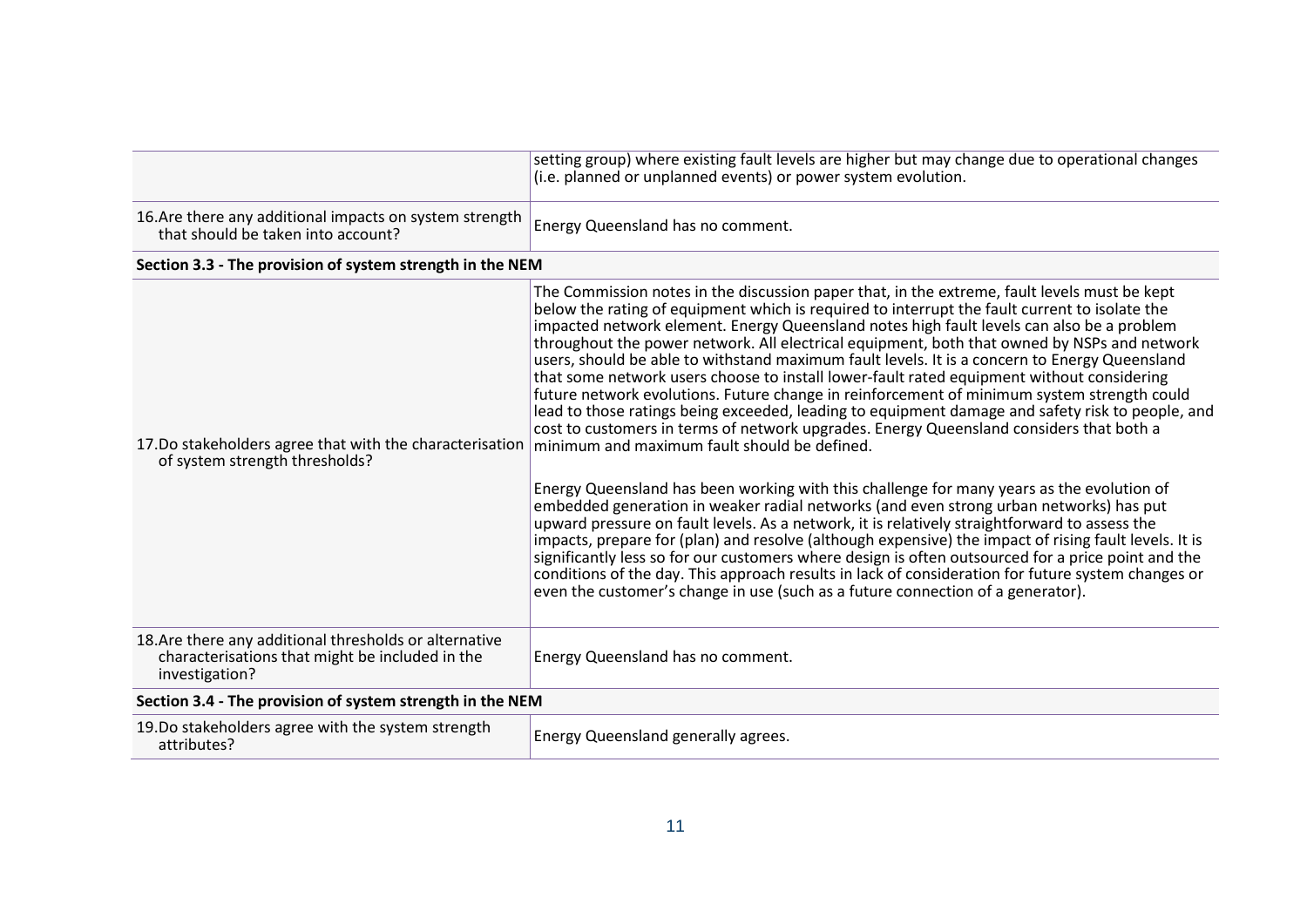| 20. Are there any additional attributes of system<br>strength that the Commission should be aware of? | <b>Energy Queensland has no comment.</b> |
|-------------------------------------------------------------------------------------------------------|------------------------------------------|

### **CHAPTER 4** – EVOLVING SYSTEM STRENGTH FRAMEWORKS

| Section 4.1 - Approach to developing a new framework                                                                                                                                         |                                                                                                                                                                                                                                                                                                                                                                                                                                                                                                                                                                                                                                                                 |  |
|----------------------------------------------------------------------------------------------------------------------------------------------------------------------------------------------|-----------------------------------------------------------------------------------------------------------------------------------------------------------------------------------------------------------------------------------------------------------------------------------------------------------------------------------------------------------------------------------------------------------------------------------------------------------------------------------------------------------------------------------------------------------------------------------------------------------------------------------------------------------------|--|
| 21. Do stakeholders agree with approach (Plan, Procure,<br>Price, Pay) to developing a new framework for<br>system strength? Are there additional<br>steps/concepts that should be explored? | Energy Queensland maintains that any change to the framework is examined from an economic<br>perspective to ensure end-users of energy at not worse off in terms of cost.                                                                                                                                                                                                                                                                                                                                                                                                                                                                                       |  |
| Section 4.2 - Models for delivering system strength                                                                                                                                          |                                                                                                                                                                                                                                                                                                                                                                                                                                                                                                                                                                                                                                                                 |  |
| 22. Do stakeholders agree with the summary of the<br>potential capabilities of each system strength model<br>in Table 4.1?                                                                   | Energy Queensland is of the view that some components of each of the proposed models has<br>utility and forms part of an overall strategy of managing system strength in the network.                                                                                                                                                                                                                                                                                                                                                                                                                                                                           |  |
| Section 4.3 - Model 1: Centrally Coordinated                                                                                                                                                 |                                                                                                                                                                                                                                                                                                                                                                                                                                                                                                                                                                                                                                                                 |  |
| 23.Do stakeholders agree with the characterisation and<br>assessment of a centrally coordinated model? Are<br>there any other advantages and/or challenges?                                  | Energy Queensland is generally in favour of this methodology as a means of addressing a<br>'minimum' system fault level. It is noted that coordination with DNSPs to identify likely DER<br>growth scenarios, and to identify locations of low and high fault levels, should be required.<br>Energy Queensland also highlights that TNSP-owned remediation, generally won't assist with<br>DNSP connections distant from the transmission network (or transmission node), thereby<br>potentially causing increased connection costs for those proponents. Additionally this may not be<br>the best use of the power system in a high distributed energy future. |  |
| Section 4.4 - Model 2: Market based decentralised                                                                                                                                            |                                                                                                                                                                                                                                                                                                                                                                                                                                                                                                                                                                                                                                                                 |  |
| 24. Do stakeholders agree with the characterisation and<br>assessment of a market based decentralised model?<br>Are there any other advantages and/or challenges?                            | This model is an outworking of the 'solution' to system strength shortfalls. At present, there is no<br>barrier to TNSPs or generators using this market based approached to secure system strength<br>services.                                                                                                                                                                                                                                                                                                                                                                                                                                                |  |
| Section 4.5 - Model 3: Mandatory service provision                                                                                                                                           |                                                                                                                                                                                                                                                                                                                                                                                                                                                                                                                                                                                                                                                                 |  |
| 25. Do stakeholders agree with the characterisation and<br>assessment of a mandatory service provision                                                                                       | Energy Queensland is supportive of generators providing their own system strength if required.<br>Energy Queensland does not agree that additional synchronous condensers (or other system                                                                                                                                                                                                                                                                                                                                                                                                                                                                      |  |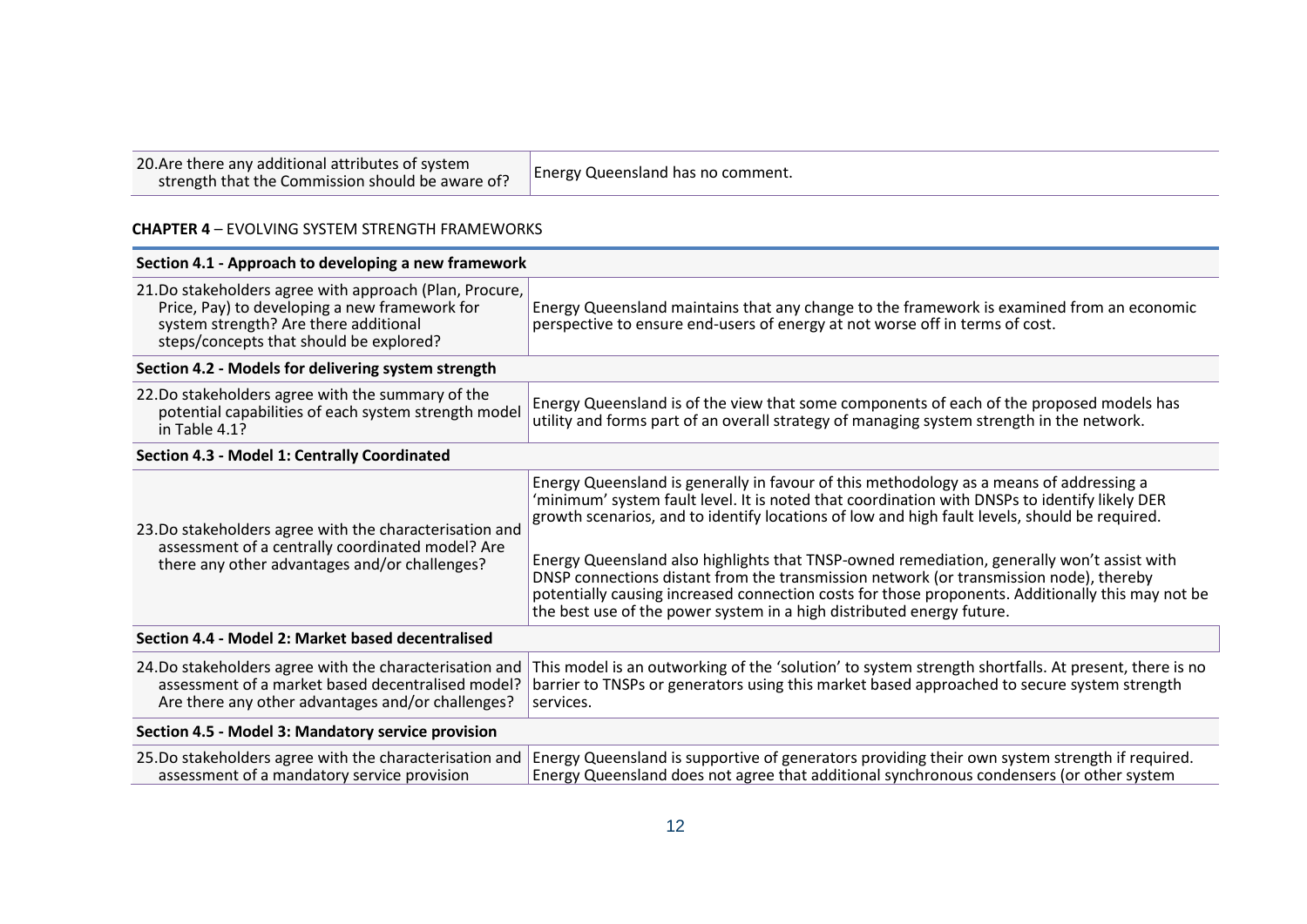| model? Are there any other advantages and/or<br>challenges?                                                                                                             | strength devices) will make the power system inherently complex; the power system is already<br>increasing in complexity (comparing a 1GW generator to 10 x 100MW generators which is made<br>up lots of small elements).                                                                 |  |
|-------------------------------------------------------------------------------------------------------------------------------------------------------------------------|-------------------------------------------------------------------------------------------------------------------------------------------------------------------------------------------------------------------------------------------------------------------------------------------|--|
| Section 4.6 - Model 4: Access standard                                                                                                                                  |                                                                                                                                                                                                                                                                                           |  |
| 26. Do stakeholders agree with the characterisation and<br>assessment of an access standard model? Are there<br>any other advantages and/or challenges?                 | Energy Queensland is in favour of a requirement that new generating systems connecting to the<br>NEM are able to operate at predetermined low system strength levels. It is recognised that there<br>is a challenge for existing systems if system strength is reduced in many locations. |  |
| <b>Chapter 4 - General</b>                                                                                                                                              |                                                                                                                                                                                                                                                                                           |  |
| 27. Are there other model(s) stakeholders think should<br>be explored?                                                                                                  | Energy Queensland has no comment.                                                                                                                                                                                                                                                         |  |
|                                                                                                                                                                         | It is Energy Queensland's view that all proposed models can be used in the appropriate context:                                                                                                                                                                                           |  |
| 28. What combinations of models (i.e. hybrids) should                                                                                                                   | TNSPs to centrally plan and procure system strength services, which may be market based<br>$\overline{\phantom{0}}$<br>solutions, to maintain a minimum requirement whilst also considering the maximum fault<br>level for an area.                                                       |  |
| be explored further?                                                                                                                                                    | Generators to 'bring their own' system strength requirement, which may be market<br>based, or plant at their location to facilitate their own efficient connection.                                                                                                                       |  |
|                                                                                                                                                                         | All new generating systems connecting are able to operate stably at low system strength<br>levels, thereby reducing the overall network need for system strength.                                                                                                                         |  |
| 29. Do stakeholders have any suggestions as to how<br>any/all the models set out could be implemented or<br>modified? Please comment on any and all models<br>possible. | Energy Queensland has no comment.                                                                                                                                                                                                                                                         |  |

# **CHAPTER 5** – SYSTEM STRENGTH IN DISTRIBUTION NETWORKS

| 30. What factors make system strength provision in<br>distribution networks unique from transmission<br>networks? | The distribution network in regional Queensland has an extensive 'sub-transmission' network, in<br>some cases with low system strength levels at the MV level (66kV, 33kV, 22kV, 11kV). This is<br>because these networks are often remote from large synchronous generation and have higher-<br>impedance lines. Some parts of the distribution network have very high fault levels, where adding<br>additional system strength will have a detrimental impact on electrical equipment and minimum<br>service standards. |
|-------------------------------------------------------------------------------------------------------------------|---------------------------------------------------------------------------------------------------------------------------------------------------------------------------------------------------------------------------------------------------------------------------------------------------------------------------------------------------------------------------------------------------------------------------------------------------------------------------------------------------------------------------|
|-------------------------------------------------------------------------------------------------------------------|---------------------------------------------------------------------------------------------------------------------------------------------------------------------------------------------------------------------------------------------------------------------------------------------------------------------------------------------------------------------------------------------------------------------------------------------------------------------------------------------------------------------------|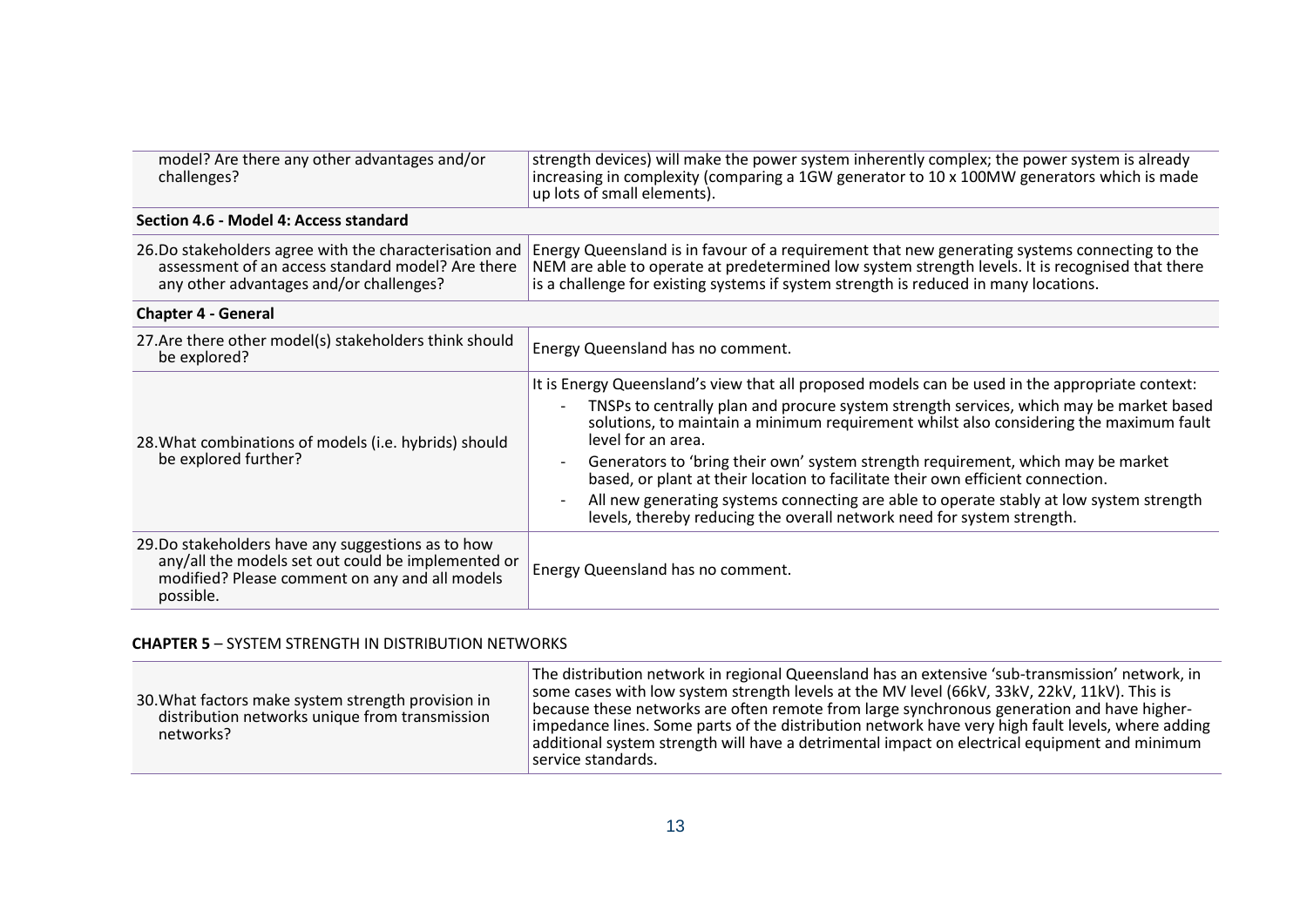|                                                                                                                                                                            | In addition, there are many locations where smaller synchronous generators are installed. These<br>are not considered in the network-wide system strength studies as their nature (i.e. non-<br>scheduled) prevents them being relied on. However they also contribute to system strength in<br>some cases. This may have localised benefits. However, Energy Queensland notes DNSPs are<br>prevented from engaging to resolve DNSP system strength constraints when it is a TNSP matter<br>only.                                                                                                                                                                                                                                                                                                                                                                                                                                                                                                                                                                                                                                                                                             |
|----------------------------------------------------------------------------------------------------------------------------------------------------------------------------|-----------------------------------------------------------------------------------------------------------------------------------------------------------------------------------------------------------------------------------------------------------------------------------------------------------------------------------------------------------------------------------------------------------------------------------------------------------------------------------------------------------------------------------------------------------------------------------------------------------------------------------------------------------------------------------------------------------------------------------------------------------------------------------------------------------------------------------------------------------------------------------------------------------------------------------------------------------------------------------------------------------------------------------------------------------------------------------------------------------------------------------------------------------------------------------------------|
|                                                                                                                                                                            | Energy Queensland has developed a detailed understanding of how system strength and the<br>system strength framework has impacted generators, distribution and transmission networks.<br>Current (DER) adoption in Energy Queensland's DNSPs includes:                                                                                                                                                                                                                                                                                                                                                                                                                                                                                                                                                                                                                                                                                                                                                                                                                                                                                                                                        |
| 31. What are the key issues for system strength in<br>distribution networks, including the magnitude and<br>urgency of system strength issues in distribution<br>networks? | Connection and commitment of 1.4 GW of large-scale renewable generation greater than<br>5MW (connected under rule 5.3A of the NER), and connected across 11kV, 22kV, 33kV,<br>66kV, 110kV, 132kV networks. The 1.4 GW is made up of:<br>○ 22 locations 5MW-30MW<br>5 locations 30MW-50MW<br>$\circ$<br>10 locations >50MW.<br>$\cap$<br>A further 47 projects in various stages of the application process (with a total of 2.6 GW<br>estimated capacity) made up of:<br>13 locations 5MW-30MW<br>13 locations 30MW-50MW<br>$\bigcirc$<br>21 locations > 50 MW.<br>$\circ$<br>Connection and commitment of 46 MW of medium scale generation between 1.5MW and<br>5MW.<br>Connection of more than 603,900 small-scale residential and commercial-sized DER (up to<br>1.5MW) with a total capacity of around 3.5 GW.<br>Through the connection of these renewable generators, learnings enable Energy Queensland to<br>cite a number of key issues for system strength in distribution networks.<br>Differentiation must be made between the MV voltage level and low voltage networks in the<br>distribution network. It is true that there is lower system strength in the MV network in some |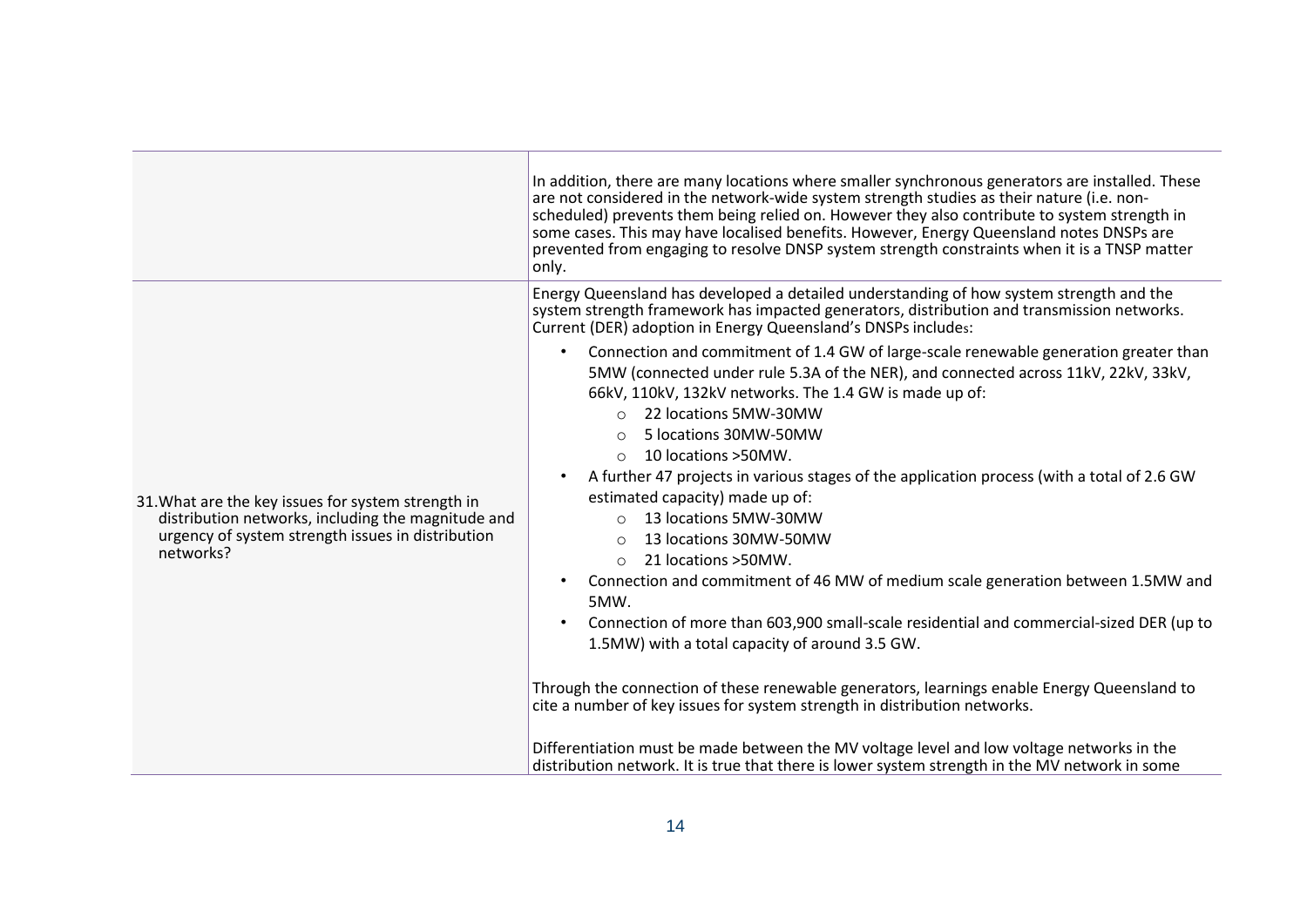|                                                                                                                                                                                                      | places. The LV network (i.e. 400V/230V) generally has high fault levels, with the exception of some<br>rural, SWER and isolated network, where premises may be supplied off a small distribution<br>transformer (i.e.15-25kVA). For other systems, fault levels will be high enough that stability in that<br>context is not a concern, and small-scale generators will trip-off due to frequency excursions or<br>voltage excursions rather than hitting a stability limit.                                                                                                                                                                                                            |
|------------------------------------------------------------------------------------------------------------------------------------------------------------------------------------------------------|-----------------------------------------------------------------------------------------------------------------------------------------------------------------------------------------------------------------------------------------------------------------------------------------------------------------------------------------------------------------------------------------------------------------------------------------------------------------------------------------------------------------------------------------------------------------------------------------------------------------------------------------------------------------------------------------|
|                                                                                                                                                                                                      | System strength in the distribution network has an impact in the following ways:                                                                                                                                                                                                                                                                                                                                                                                                                                                                                                                                                                                                        |
|                                                                                                                                                                                                      | Fault levels too low for motors and other mechanical devices to function correctly                                                                                                                                                                                                                                                                                                                                                                                                                                                                                                                                                                                                      |
|                                                                                                                                                                                                      | Fault levels too high to allow additional rotating machines to connect                                                                                                                                                                                                                                                                                                                                                                                                                                                                                                                                                                                                                  |
|                                                                                                                                                                                                      | Fault levels on rural and regional sub-transmission lines being too low to facilitate large<br>generation connections.                                                                                                                                                                                                                                                                                                                                                                                                                                                                                                                                                                  |
|                                                                                                                                                                                                      | In terms of magnitude, the available fault level at a number of nodes across Queensland<br>distribution networks is already negative. To date, this has been largely managed through tuning<br>and appropriate runback schemes, with only one synchronous condenser required thus far. In<br>many cases generators have been able to achieve connections with short-circuit ratios less than<br>three with this approach. There are limited locations at a sub-transmission level in Queensland<br>where a full assessment would not be required for any generator larger than 5MW.<br>In terms of urgency, outside of refinements to the framework already discussed in this response, |
|                                                                                                                                                                                                      | Energy Queensland does not consider that additional distribution-specific reforms are required in<br>the immediate future.                                                                                                                                                                                                                                                                                                                                                                                                                                                                                                                                                              |
| 32. How should any system strength issues in<br>distribution networks be addressed? Are any<br>model(s) from Chapter 4 appropriate to address<br>system strength provision in distribution networks? | Unlike the transmission network, the distribution network (particularly in Queensland), is not<br>uniform, nor would increase in system strength in one area have an impact on with wider system<br>strength. The distribution network is best serviced by generators performing to robust standards<br>to manage differing levels of system strength. Energy Queensland seeks further engagement with<br>the Commission, AEMO and other DNSPs about further options that may facilitate ways to support<br>continued connection of large distributed generation in the distribution network.                                                                                           |
| 33. Additional Comment                                                                                                                                                                               | Energy Queensland is unclear what the Commission means, in reference to the paper, regarding<br>low visibility over the behaviour of distribution networks: As explored in the Commission's<br>Economic regulatory framework review (2019), that DNSPs may have low visibility of DER<br>connections in each area, and the voltage and current beyond that measured at zone substations,<br>and that as a consequence, determining the system strength needs of different localities using<br>modelling or another means may prove difficult.                                                                                                                                           |
|                                                                                                                                                                                                      |                                                                                                                                                                                                                                                                                                                                                                                                                                                                                                                                                                                                                                                                                         |